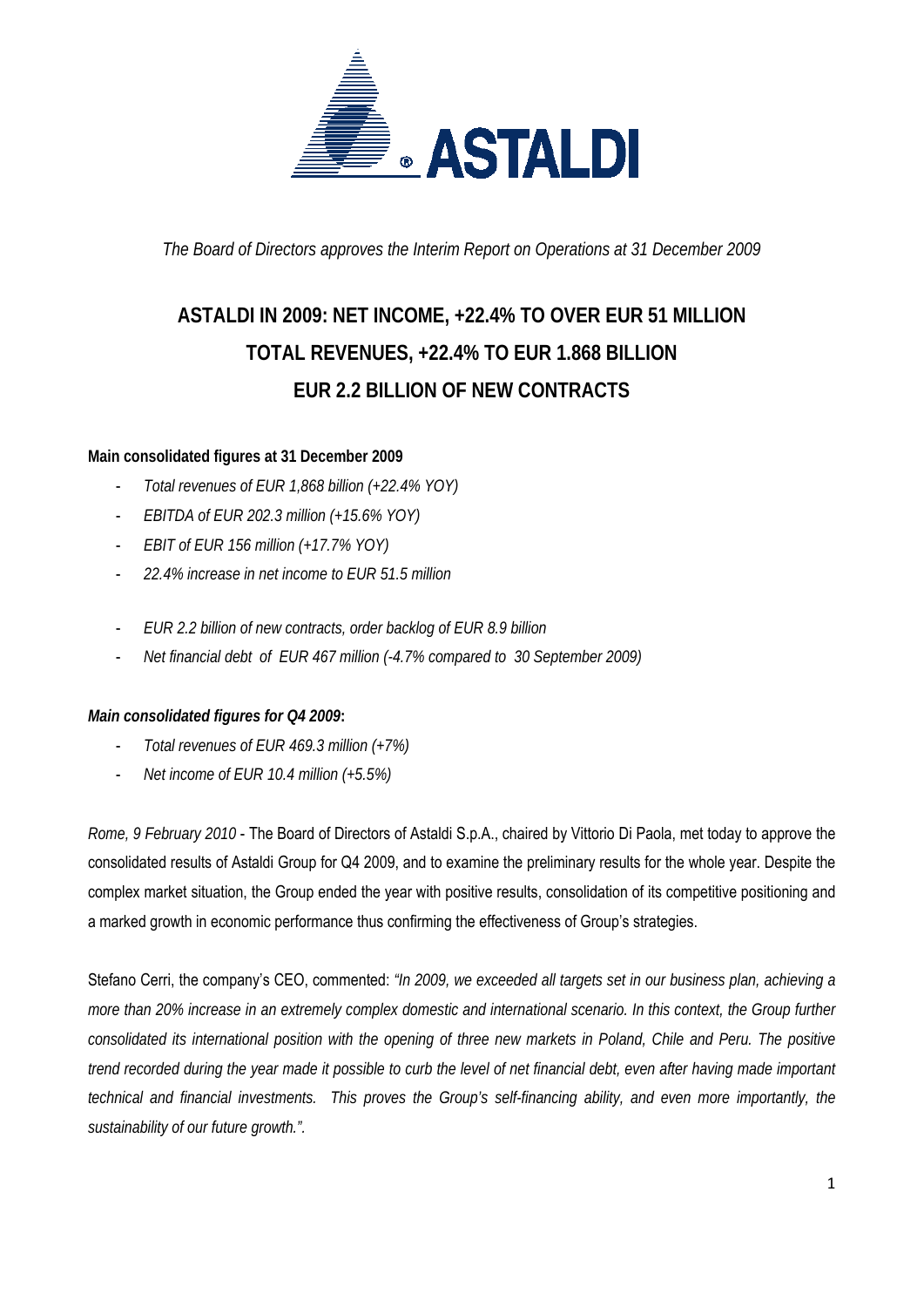#### **Consolidated economic results at 31 December 2009**

**Total revenues** at 31 December 2009 **amounted to EUR 1,867.7 million** (EUR 1,525.6 million at the end of 2008), showing **year-on-year growth of 22.4%,** outperforming the **forecast** set in the business plan which had already been revised upwards during 2009 (15-20%). Operating revenues totalled EUR 1,797 million (+22.5%, compared to EUR 1,466.8 million at the end of December 2008); other revenues increased to EUR 70.8 million (+20.4%, compared to EUR 58.8 million in 2008).

The revenues structure confirmed a **strengthening of foreign activities** with the **domestic sector maintaining a significant role**, highlighting the overall suitable diversification of the risk profile of activities: Italy accounted for 44.9% of operating revenues, the rest of Europe for 14.4% (Turkey, Eastern Europe) with the remaining 40.7% generated abroad, mainly in countries where traditionally present (the Maghreb, Qatar, Latin America) and in those recently acquired (Chile).

**Transport infrastructures confirmed its role as the key sector for the Group** (79% of operating revenues), thanks to the contribution of railways and undergrounds. This was followed by **significant contributions from the civil and industrial construction sector** (12.4%), which benefitted from stepping up of the "QATALUM" industrial project in Qatar, and from the **energy production plant sector** (8.6%), which included the recent acquisitions in Chile (Chacayes hydroelectric plant) and in El Salvador (El Chaparral dam) and the recommencement of activities in Costa Rica (Pirris dam).

The contracts which made the greatest contribution to revenues in Italy included the **Turin rail junction** and the **Bologna Central High-Speed Station** and construction of the **underground lines** in **Rome, Brescia, Milan and Naples**. Additional positive results were also recorded for the **lots of the Jonica National Road**, with Lot "DG21" which saw physical progress of works in excess of 50% at the end of the year, and Lot "DG22", for which an design change was approved by the client in October which meant that 80% of works could start immediately, guaranteeing the recommencement of activities as from November of last year. As regards foreign activities, a positive performance was recorded in relation to contracts in **Algeria and Venezuela (railways)**, **Central America and Chile (energy production plants)**, **Turkey**, which benefitted from considerable progress of the Istanbul underground project and the start-up of works for the Hălic Bridge, and in the **Middle East**, for the good performance in relation to the "QATALUM" project in **Qatar**.

The Group's strategic goal of maintaining the production of each individual geographical area at levels such as to ensure balanced, well-diversified growth remains unchanged, backed up by a coherent level of invested capital. The further diversification of activities seen during the year, with the opening of new markets in Chile, Poland and Peru, is to be considered as part of this vision, with said new areas offsetting the percentage drop in the incidence of activities in Venezuela, forecast for the coming years.

During the year, major focus in Italy (including from a legal, technical and contractual viewpoint) was also lent to the problems regarding the **New Hospital project in Naples ("Ospedale del Mare")** (complete reformulation of the project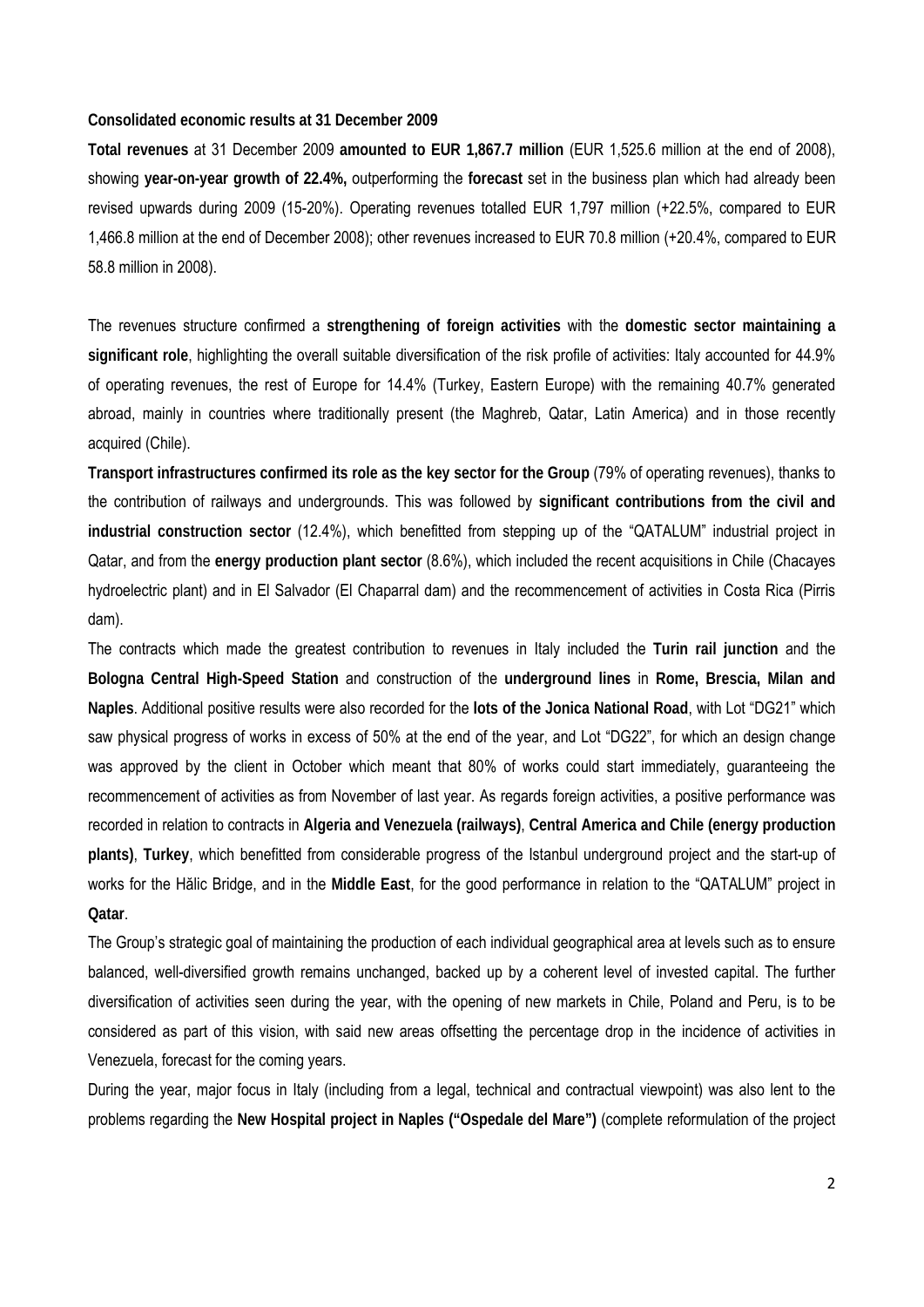from a technical and economic viewpoint) and the **Brescia underground** projects for which activities aimed at restoring technical and economic equilibrium are underway in addition to completion activities.

| Composition of operating revenues<br>by geographical area (£/000,000) | 31 Dec 2009 | %      | 31 Dec 2008 | %      |
|-----------------------------------------------------------------------|-------------|--------|-------------|--------|
| Italy                                                                 | 807         | 44.9%  | 750         | 51.1%  |
| Abroad                                                                | 990         | 55.1%  | 717         | 48.9%  |
| Europe                                                                | 258         | 14.4%  | 173         | 11.8%  |
| America                                                               | 497         | 27.7%  | 300         | 20.4%  |
| Asia                                                                  | 114         | 6.3%   | 85          | 5.8%   |
| Africa                                                                | 121         | 6.7%   | 159         | 10.8%  |
| <b>TOTAL Operating revenues</b>                                       | 1,797       | 100.0% | 1,467       | 100.0% |
|                                                                       |             |        |             |        |
| Composition of operating revenues by<br>sector (€/000,000)            | 31 Dec 2009 | %      | 31 Dec 2008 | %      |
| Transport infrastructures                                             | 1,419       | 79.0%  | 1,107       | 75.5%  |
| Hydraulic works and energy production<br>plants                       | 155         | 8.6%   | 144         | 9.8%   |
| Civil and industrial construction                                     | 223         | 12.4%  | 216         | 14.7%  |
| <b>TOTAL Operating revenues</b>                                       | 1,797       | 100.0% | 1,467       | 100.0% |

The increase in revenues was reflected in costs which were also affected by the order backlog's increasing focus on general contracting projects in railways and undergrounds sector where the use of joint ventures is more frequent. **The cost of production** amounted to EUR 1,395.6 million, equal to 74.7% of total revenues (EUR 1,117.3 million at 31 December 2008); **personnel costs** amounted to EUR 240.5 million (**12.9% of total revenues**), showing a percentage decrease compared to the previous year (EUR 213.4 million in 2008 equal to 14% of total revenues).

An **increase in operating results and high earnings margins** were achieved during the year, if compared with those achieved on average by the leading European competitors. The high quality of orders among the backlog was rewarded, making it possible to achieve an EBITDA margin of 10.8% and an EBIT margin of 8.4%, in relation respectively to EBITDA of EUR 202.4 million (+15.7%, compared to EUR 175 million at 31 December 2008) and EBIT of EUR 156 million (+17.7%, compared to EUR 132.6 million at the end of 2008).

The validity of said results is corroborated by the fact that the figures shown include conservative provisions on contracts in progress, aimed at avoiding any worsening of margins. Indeed, it should be remembered that the accounting criteria which the Group adopts are based on the *cost to cost* method (standardisation of the whole life margin of contracts). Moreover, the conservative policies applied by the Group, entail the use of provisions to hedge operating and currency risks during the periodical review of the overall budget of each project. Therefore, results take into account said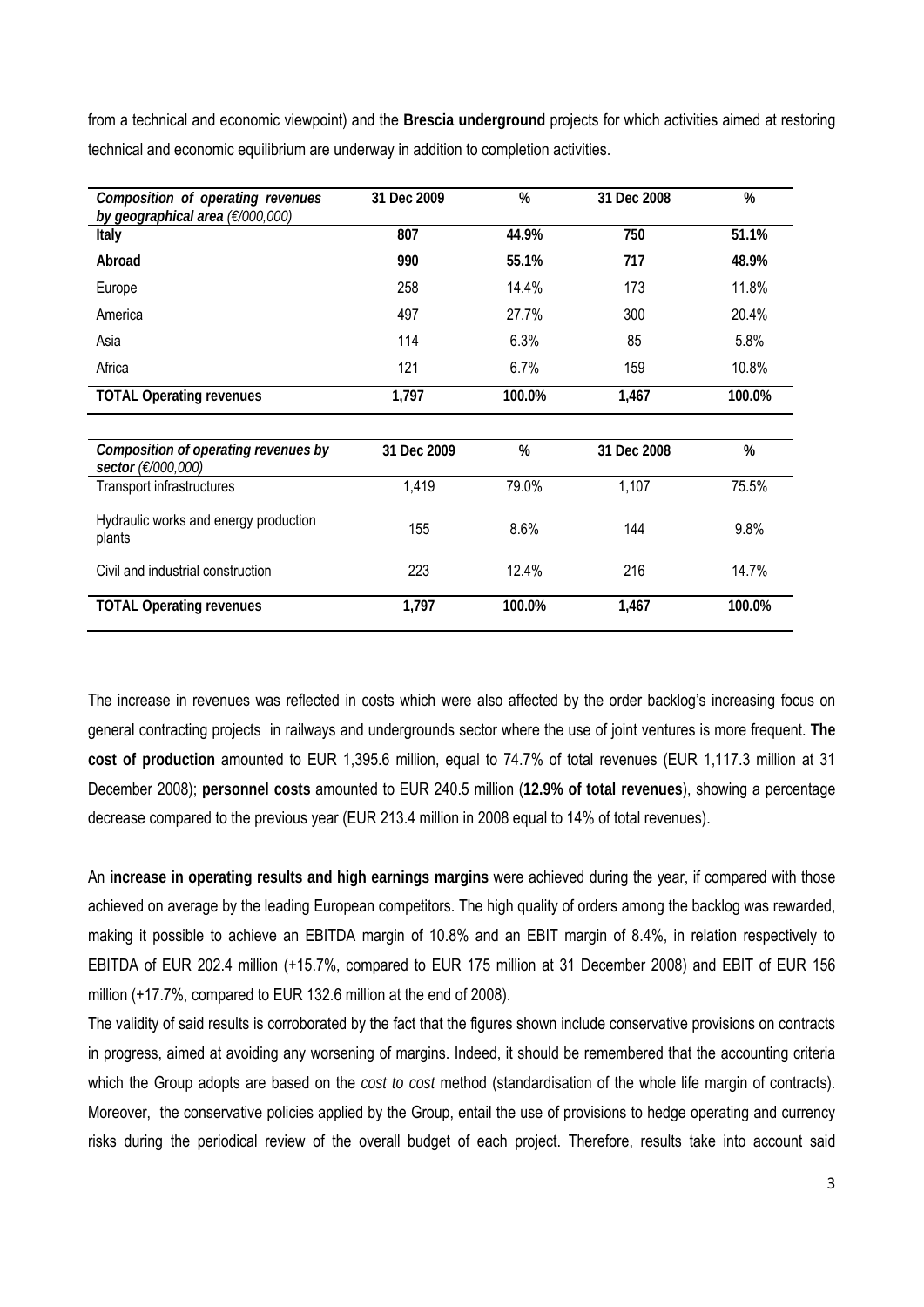provisions even if, at the same time, it is important to note that: (i) almost all the contracts in progress in foreign countries have price escalation clauses; (ii) calculation of contract revenues is generally based on a dual currency component (local currency and strong currency – generally speaking Euro);(iii) as regards contract management, the local currency covers the costs in local currency (which represent most of the total costs), while the strong currency covers the costs in strong currency and determines the relative profit (which, therefore, is in Euro).

**Financial charges** amounted to **EUR 69.8 million** (EUR 64.7 million in 2008), confirming the partial drop expected for the latter part of the year and a reduction of the average cost of debt.

**Net profit increased to EUR 51.5 million, up by 22.4%** (EUR 42.1 million at the end of 2008), with a net margin that held steady at 2.8% and an estimated tax rate of 38%.

#### **Consolidated equity and financial results at 31 December 2009**

The figures for 2009 show a consolidated equity and financial structure which, even if affected by the increase in activities, was able to support a performance of operations in excess of the planned level. It is suffice to consider the boost given to the investment programme in the concession sector, for which the second part of the year paid witness to investment related to the Chacayes plant in Chile (USD 63 million of equity investment as regards Astaldi's stake, USD 50 million of which was paid during Q3 and the remaining USD 13 million in Q4).

**Net fixed assets** increased to **EUR 467.7 million** (EUR 355.6 million at the end of 2008), mainly for project finance investments made during the quarter, and the speeding up of new contracts, especially foreign contracts.

**Working capital** amounted to **EUR 414.1 million** (EUR 403.1 million at the end of 2008) showing a virtuous trend which proves that the investments made are suitably covered by advances for the period.

**Net invested capital increased to EUR 850.9 million** (EUR 727.2 million at the end of 2008) due to the combined effect of the increase in production levels and working capital dynamics thus proving the Group's focus on effectively manage operating leverage, in keeping a balanced financial structure.

**Equity increased to EUR 378.7 million** (EUR 331.9 million at the end of 2008).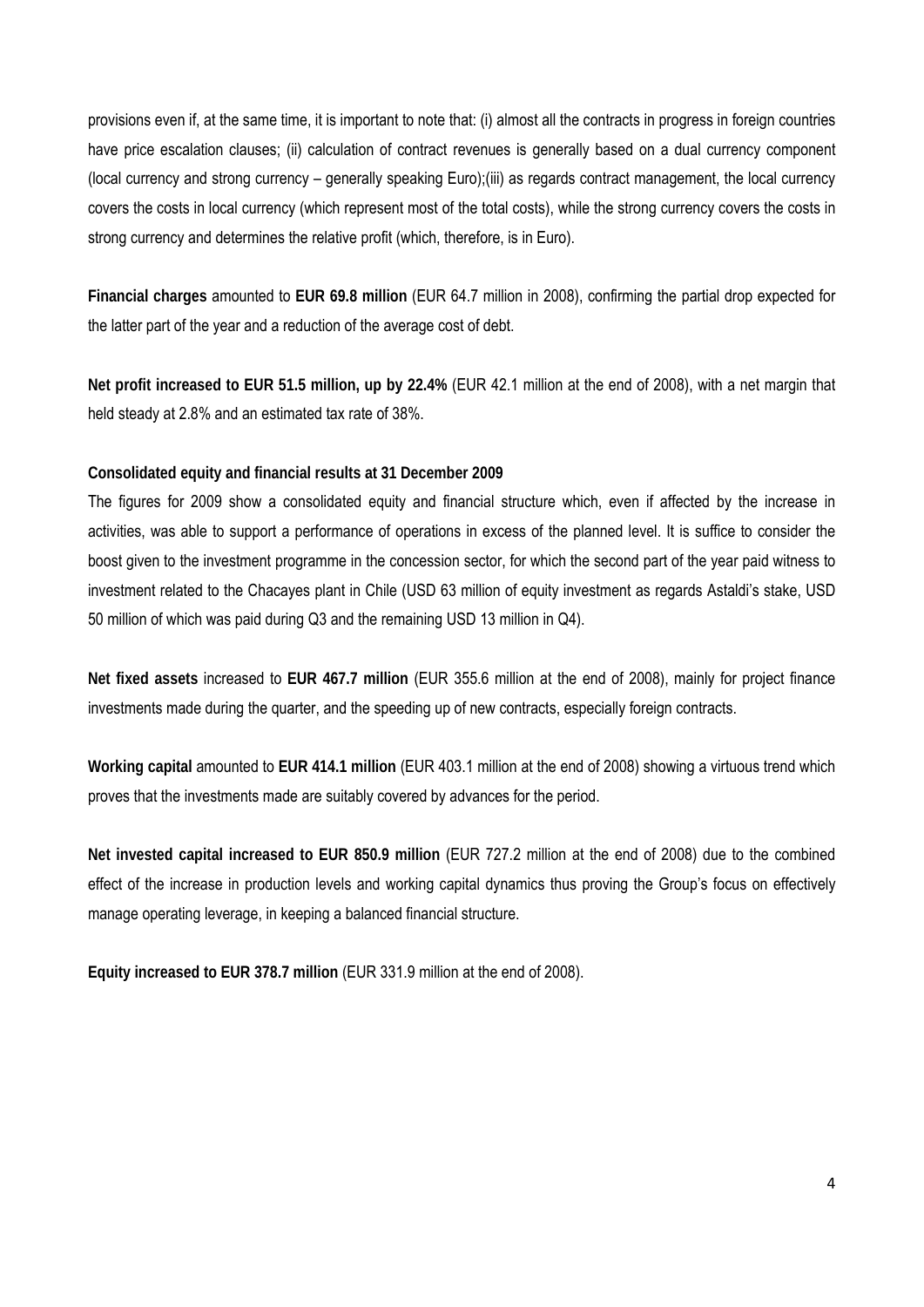| Consolidated net financial position $(E/000)$ |           | 31/12/09   | 30/09/09   | 30/06/09   | 31/03/09   | 31/12/08   |
|-----------------------------------------------|-----------|------------|------------|------------|------------|------------|
| A Cash and cash equivalents                   |           | 444,152    | 374,320    | 259,970    | 285,793    | 333,759    |
| B Securities held for trading                 |           | 4,175      | 4,168      | 4,154      | 5,718      | 4,901      |
| c Available funds                             | $(A+B)$   | 448,327    | 378,489    | 264,124    | 291,511    | 338,660    |
| D Financial receivables                       |           | 21,789     | 18,700     | 27,097     | 21,091     | 19,769     |
| E Current bank payables                       |           | (334, 442) | (307, 916) | (277, 261) | (281, 405) | (241, 987) |
| F Current share of non-current indebtedness   |           | (20, 430)  | (14, 872)  | (1, 123)   | (15, 416)  | (22, 536)  |
| G Other current financial payables            |           | (11, 111)  | (6, 105)   | (6, 767)   | (7,660)    | (10, 925)  |
| H Current financial indebtedness              | $(E+F+G)$ | (365, 983) | (328, 894) | (285, 151) | (304, 482) | (275, 448) |
| I Net current financial indebtedness          | $(H+D+C)$ | 104,132    | 68,295     | 6,070      | 8,120      | 82,981     |
| J Non-current bank payables                   |           | (571, 450) | (552, 352) | (492, 805) | (458, 817) | (465, 071) |
| K Other non-current payables                  |           | (4,950)    | (11, 464)  | (12, 180)  | (13, 302)  | (13, 237)  |
| L Non-current financial indebtedness          | $(K+J)$   | (576, 400) | (563, 817) | (504, 985) | (472, 119) | (478, 308) |
| M Net financial indebtedness                  | $(L+I)$   | (472, 267) | (495, 521) | (498, 915) | (463,999)  | (395, 327) |
| Treasury shares on hand                       |           | 5,172      | 5,134      | 5,197      | 5,905      | 5,655      |
| Total net financial position                  |           | (467, 095) | (490, 388) | (493, 718) | (458,093)  | (389, 672) |
| Debt/Equity ratio                             |           | 1.23       | 1.39       | 1.46       | 1.36       | 1.17       |
| Corporate Debt/Equity ratio (*)               |           | 0.94       | 1.07       | 1.20       | 1.20       | 1.01       |

 *(\*)The Corporate debt/equity ratio is calculated by excluding the share of debt related to project finance initiatives.* 

The **net financial position** at 31 December 2009, excluding treasury shares, amounted to **EUR (467.1) million** showing an increase compared to the end of 2008, but an increase whose dynamics were forecast in the business plan. While on a quarterly basis, there was a significant drop in indebtedness (-4,7% i.e. EUR -23.3 million compared to 30 September 2009), made possible by the excellent trend in cash flow from operations which lent the Group the ability to perform investments in the hydroelectric concessions sector, achieving targets set a year ahead of schedule.

The debt structure confirmed its focus on the medium-long term, with the first important repayment scheduled for 2013. The debt/equity ratio stood at 1.23. The corporate debt/equity ratio (calculated by excluding the share of indebtedness related to concessions/project finance initiatives insofar as self-liquidating), stood at 0.94 against a share of indebtedness for project finance initiatives equal to approximately EUR 115 million related to equity paid into hospital and underground projects and for the concession related to the Chacayes hydroelectric plant in Chile in addition to construction costs for car parks under concession.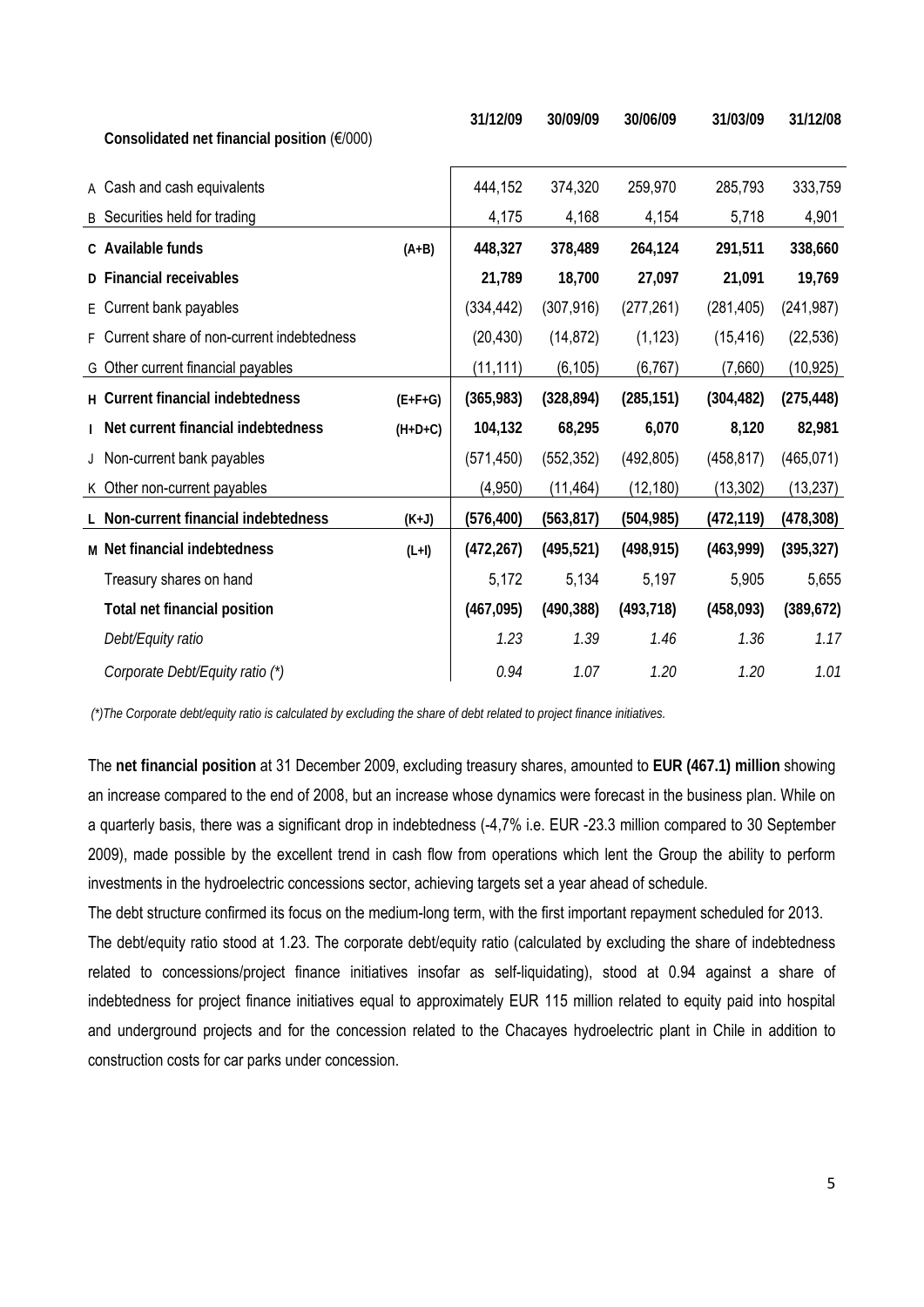### **Consolidated results of Q4 2009**

The fourth quarter of 2009 recorded total revenues of EUR 469.3 million (+7% year-on-year, EUR 438.7 million in Q4 2008), with operating revenues of EUR 452.2 million (+6.2%) and other operating revenues of EUR 17.1 million (+30.6%).

The cost structure on a quarterly basis reflected the dynamics seen during the whole year, even if in a less marked manner. Direct production costs totalled EUR 347.2 million, equal to 74% of total revenues (+5.5% compared to EUR 329.2 million in Q4 2008); personnel costs amounted to EUR 63.8 million and accounted for 13.6% of total revenues (+11.5%, EUR 57.2 million in Q4 2008).

EBITDA amounted to EUR 49.5 million (-6% compared to EUR 52.8 million in Q4 2008) with an EBITDA margin of 10.6%. EBIT totalled EUR 36million (-10.4% compared to EUR 40.1 million in Q4 2008), with an EBIT margin of 7.7%.

The slight drop in EBIT seen during the quarter was due to the joint effect arising, on the one hand, from the excellent performance of some foreign contracts during Q4 2008 and, on the other hand, by the completion of some phases of mainly domestic contracts which resulted in lower margins.

Net financial charges were down to 17.5 million from 26.7 million in Q4 2008.

Net profit amounted to EUR 10.4 million (+5.5%, compared to EUR 9.9 million in Q4 2008), with a net margin of 2.2%. From an equity and financial viewpoint, the fourth quarter was affected by the equity investments for the Chacayes concession in Chile mentioned above.

| Main consolidated reclassified<br>income statement items $(F/000)$ | Q4 2009 | %     | Q4 2008 | %     |
|--------------------------------------------------------------------|---------|-------|---------|-------|
| Total revenues                                                     | 469,304 | 100%  | 438,673 | 100%  |
| <b>EBITDA</b>                                                      | 49,512  | 10.6% | 52,763  | 12.0% |
| <b>EBIT</b>                                                        | 35,925  | 7.7%  | 40,103  | 9.1%  |
| Group net profit                                                   | 10,449  | 2.2%  | 9,907   | 2.3%  |

*Breakdown of revenues by geographical area and sector* 

| $E/m$ illions | Q4 2009 | $\%$   | Q4 2008 | %      |
|---------------|---------|--------|---------|--------|
|               |         |        |         |        |
| Italy         | 195     | 43,1%  | 214     | 50.2%  |
| Abroad        | 257     | 56,5%  | 212     | 49.8%  |
| Europe        | 90      | 19,9%  | 43      | 10.1%  |
| America       | 121     | 26,8%  | 92      | 21.6%  |
| Asia          | 19      | 4,2%   | 39      | 9.2%   |
| Africa        | 27      | 6,0%   | 38      | 8.9%   |
| <b>Total</b>  | 452     | 100,0% | 426     | 100.0% |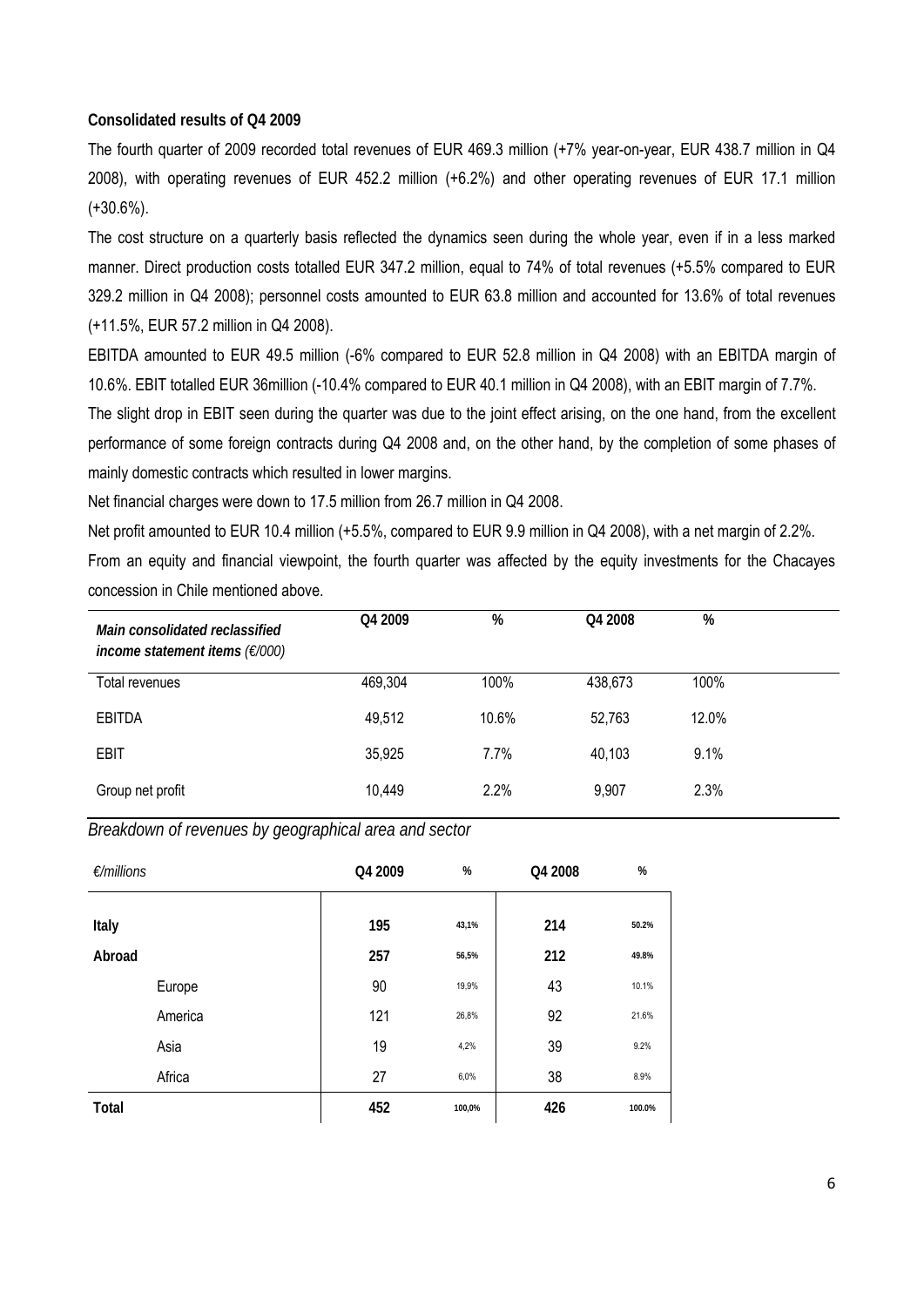| $\epsilon$ /millions                            | Q4 2009 | %      | Q4 2008 | %      |
|-------------------------------------------------|---------|--------|---------|--------|
| Transport infrastructures                       | 353     | 78,1%  | 330     | 77.5%  |
| Hydraulic works and energy production<br>plants | 49      | 10,8%  | 24      | 5.6%   |
| Civil and industrial construction               | 50      | 11,1%  | 72      | 16.9%  |
| Total                                           | 452     | 100.0% | 426     | 100.0% |

## **Order backlog at 31 December 2009**

The order backlog at 31 December 2009 amounted to approximately EUR 9 billion, with **EUR 2.2 billion of new contracts** referring to the **opening of 3 new operating areas (Poland, Chile and Peru)** and **consolidation of the Group's role in markets where it is traditionally present** (Europe, Latin America, Middle East, Turkey).

The backlog's overall structure is in keeping with the Group's commercial development policy insofar as EUR 6.4 billion refers to construction initiatives (72% of the total backlog, mainly to general contracting projects and in the transport infrastructures sector), while the remaining EUR 2.5 billion (28%) refers to the concessions/project finance sector.

As regards the geographical breakdown of activities, 50.5% of the total backlog refers to projects in Italy while the remaining 49.5% refers to foreign activities, mainly in Latin America, Europe and Algeria.

From a sector viewpoint, transport infrastructures are the key sector for the Group's operations (65% of the total backlog), followed by civil and industrial construction (3%) and energy production plants (4%). The concessions sector (28%) benefits from the Group's entry into the renewable energy sector (Chile), serving to complement activities already developed in relation to urban transport infrastructures, healthcare construction and car parks.

In addition, there are projects totalling approximately EUR 8.6 billion, regarding contracts for which the Group finds itself in an advanced stage as regards acquisition, which are still waiting to be included among the figures shown. Initiatives such as the concession for the construction and management of the Istanbul-Izmir motorway in Turkey (which was preliminarily assigned in July and for which final signing of the contract is pending) and the contract for the Ancona Port road link and surrounding road network (which sees Astaldi as sponsor, pending finalisation of the award procedure).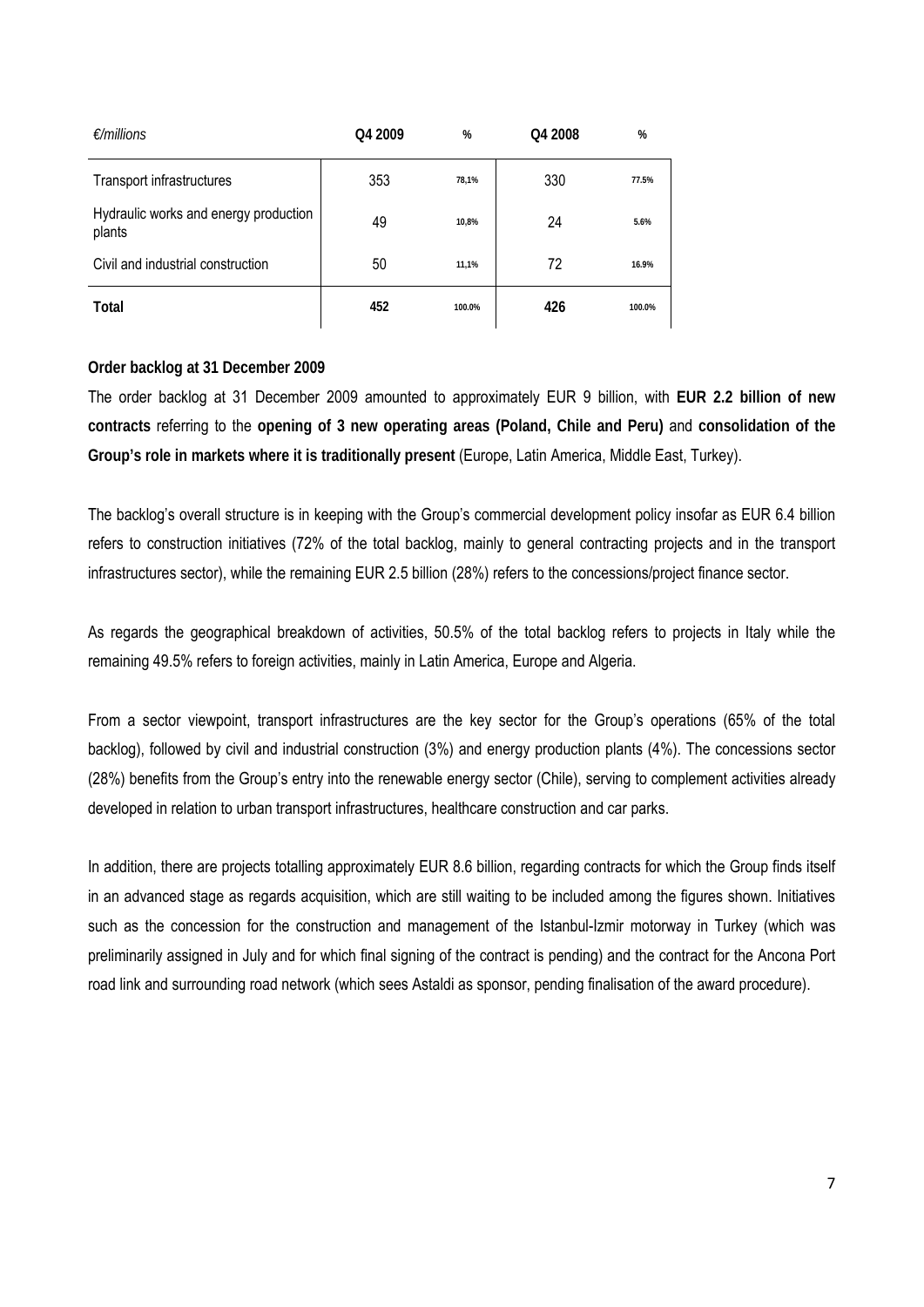| Order backlog by geographical<br>area (€/000,000) | At 01/01/2009 | Increases/<br>Decreases | Decreases for<br>production | At 31/12/2009 |  |
|---------------------------------------------------|---------------|-------------------------|-----------------------------|---------------|--|
| Italy                                             | 5,111         | 170                     | (807)                       | 4,474         |  |
| Abroad                                            | 3,346         | 2,032                   | (990)                       | 4,388         |  |
| Europe                                            | 930           | 995                     | (258)                       | 1,667         |  |
| America                                           | 1,658         | 967                     | (497)                       | 2,128         |  |
| Africa                                            | 706           | $6\phantom{1}6$         | (121)                       | 591           |  |
| Asia                                              | 52            | 64                      | (114)                       | 2             |  |
| <b>TOTAL Order backlog</b>                        | 8,457         | 2,202                   | (1,797)                     | 8,862         |  |

| Order backlog by sector                                  |               | Increases/ | Decreases for |               |
|----------------------------------------------------------|---------------|------------|---------------|---------------|
| (€/000,000)                                              | At 01/01/2009 | Decreases  | production    | At 31/12/2009 |
| of<br>infrastructures,<br>Transport<br>which:            | 5,291         | 1,867      | (1, 419)      | 5,739         |
| Railways and undergrounds                                | 3,892         | 1,286      | (1,074)       | 4,104         |
| Roads and motorways                                      | 1,264         | 552        | (319)         | 1,497         |
| Airports and ports                                       | 135           | 29         | (26)          | 138           |
| Hydraulic<br>works<br>and<br>energy<br>production plants | 502           | 63         | (155)         | 410           |
| Civil and industrial construction                        | 545           | (78)       | (223)         | 244           |
| Concessions                                              | 2,119         | 350        | 0             | 2,469         |
| <b>TOTAL Order backlog</b>                               | 8,457         | 2,202      | (1, 797)      | 8,862         |

In the tables shown above, the Increases/Decreases item includes both increases for new contracts and addenda to contracts in progress, as well as decreases for advance termination of contracts and, specifically, as explained in greater detail below, advance suspension of the contract regarding the Police Officers' Academy in Florence ("Scuola dei Carabinieri") at the start of 2010, an event which makes the commercial result achieved during 2009 even more significant.

#### **Subsequent events**

As regards works to construct the Police Officers' Academy in Florence, it should be noted that the contract was suspended in advance in February 2010 for reasons related to the client and not dependent on the company (this followed suspension of the works by the client in May 2009); as a result, the remaining value of the contract was eliminated from the order backlog as from the end of 2009.

As regards Venezuela, in January 2010 the government decided to devalue the Bolivar, establishing a double level of the fixed exchange rate with the dollar in accordance with product sectors. The current situation in Venezuela – a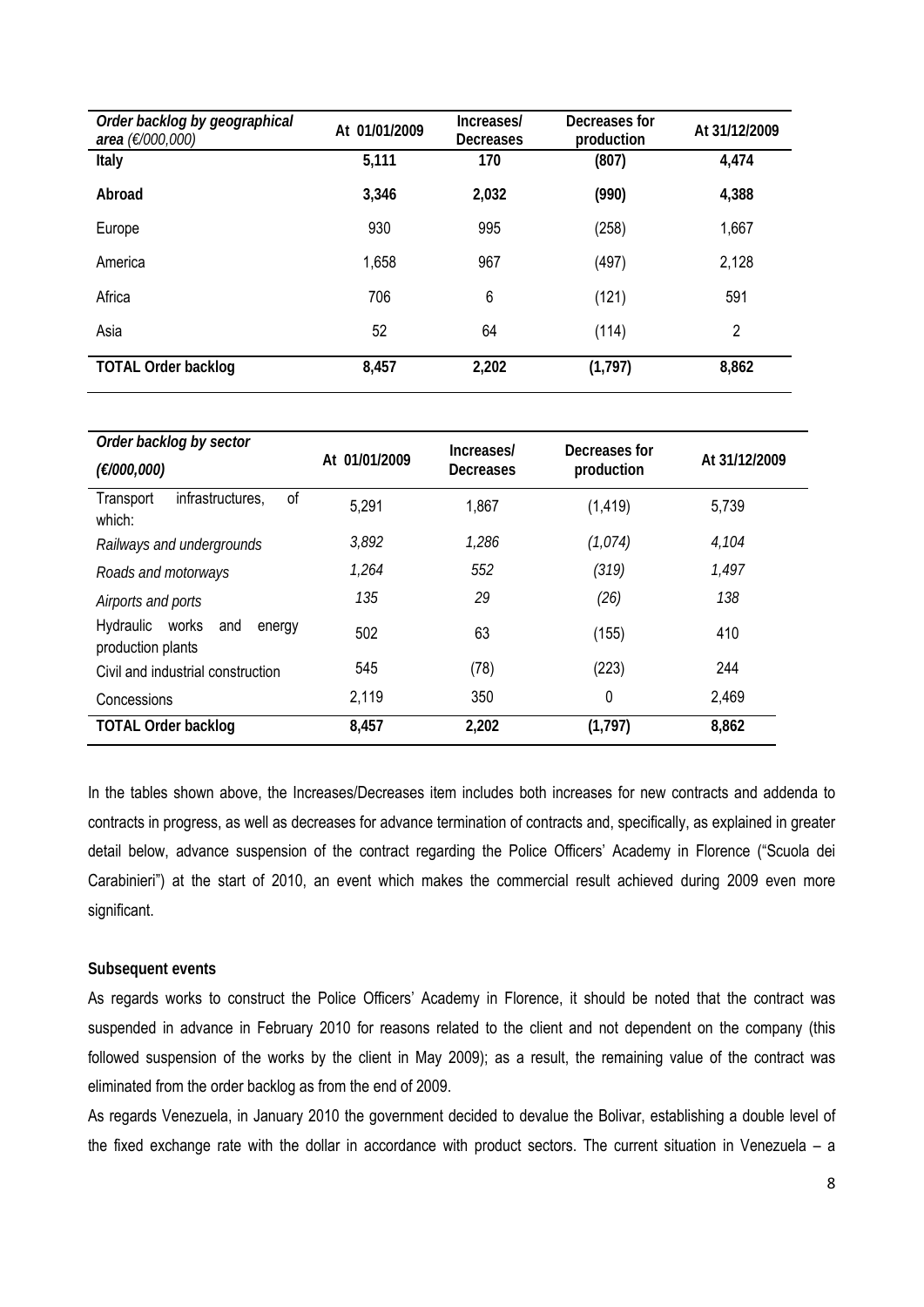country where Astaldi Group is traditionally present and which represents approximately 10% in terms of backlog and approximately 7% in terms of expected turnover for 2010 – had been experiencing tension as regards the currency for some time which had led to the creation of a double exchange rate (an official rate linked to the dollar and fixed since 2005 and a parallel official rate regulated by an *ad hoc* procedure). Therefore, the devaluation performed in January 2010 can be looked on as a foreseeable phenomenon, of a competitive nature since it is aimed at re-launching the local economy, As far as Astaldi Group is concerned, the devaluation phenomenon did not represent an unforeseen event considering its over 30 years of experience in the area. Lastly, as regards the effects of this recent devaluation, it must be specified that, even if the projects in Venezuela were acquired by an Italian consortium in which Astaldi holds a 33.3% stake in, the management of operations is completely separate as separate stretches of railway have been assigned to each consortium member. The economic assessment of the projects Astaldi Group is responsible for, which it must be remembered uses the cost to cost criterion (standardisation of whole life margins), has always taken into account risk coefficients and operating and financial methods which tended to neutralise any devaluation-related effects. The coverage of assets in local currency with similar indebtedness and the fact that the contracts contain a significant part of revenues in Euro (approximately 50%) and that the overall margin is formulated in said currency have largely made it possible to neutralise the impact of devaluation and hence, the results at 31 December 2009 already take this into account.

#### **Foreseeable trend of operations**

The 2009 results confirm the effectiveness of the growth strategy outlined by the company's management, the validity of which is corroborated by the macro-economic situation in which said results were achieved.

The successes recorded during the period, both at a commercial level (opening of 3 new markets: Poland, Chile and Peru) and an operating level, confirm the growth forecasts and strategies outlined for the coming years.

The actions taken during the year have guaranteed diversification of the risk profile of activities which, in economic situations such as the current one, is proving to be a competitive advantage of great value.

As regards the coming years, major efforts will be made to perform the important contracts in progress in Italy (Line C of the Rome underground, Line 5 of the Milan underground, Bologna Centrale High-Speed Station, the Turin rail junction) and abroad (recent acquisitions in Poland and Chile). A further boost will come from contracts currently in the design phase (such as the Pedemontana Lombarda motorway for which the first stone was laid in February 2010) or in the process of being made official (such as the concession for the Istanbul-Izmir motorway in Turkey). Greater diversification of the risk profile of activities will be guaranteed with an increase in the contribution to production generated by Chile (to counterbalance the already planned repositioning of activities in Venezuela), Poland (for greater diversification of activities in Eastern Europe), Turkey and Algeria.

An additional boost to growth is expected from the concessions sector which will shortly benefit from the setting up of a dedicated holding concession company within the Astaldi Group, with the aim of bringing out and maximising the intrinsic value of assets related to this area of activity. The management reserves the right to make known the procedure and timeframe for the setting up of this facility in the near future.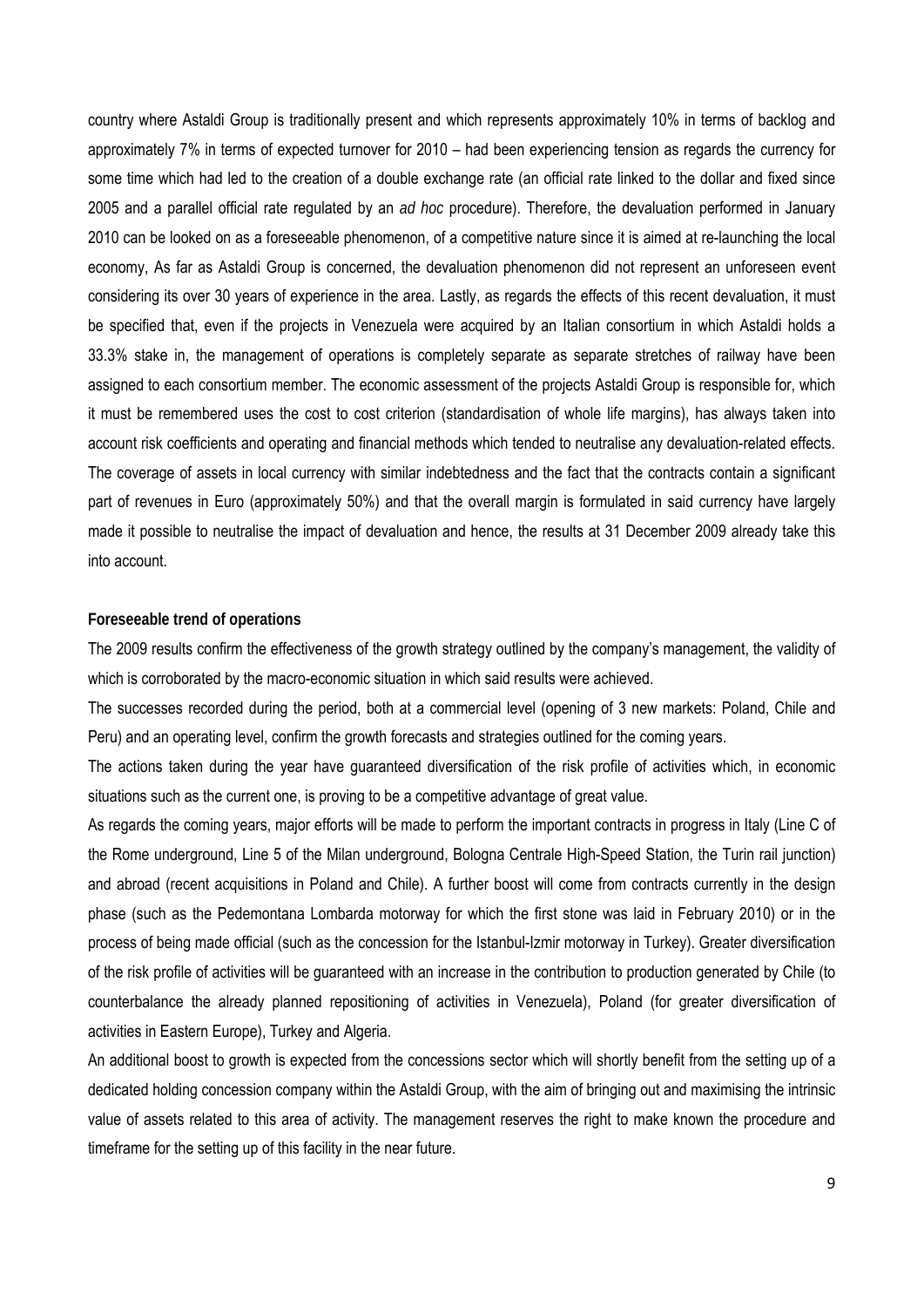$^{\circ}$ 

*The Executive appointed to draft corporate accounts, Paolo Citterio, Astaldi's General Manager – Administration and Finance, hereby declares, pursuant to paragraph 2 of Art. 154-bis of the Finance Consolidation Act that the accounting information contained herein tallies with accounting documents, ledgers and account entries.* 

 $000$ 

*Listed on the STAR segment of the Italian stock exchange, Astaldi Group has been active for more than 80 years, in Italy and abroad, in designing and constructing large-scale civil engineering works. The Group operates in the following areas of activity:* 

• *transport infrastructures (railways, undergrounds, roads, motorways, ports, and airports);* 

- *hydraulic works and power production plants (dams, hydroelectric plants, waterworks, oil pipelines, gas pipelines, nuclear power stations and treatment plants);*
- *civil and industrial construction (hospitals, universities, airports, law courts, and car parks);*
- *concession of such works as healthcare facilities, transport infrastructures, and car parks.*

*The Astaldi Group is currently a General Contractor capable of promoting financial aspects and coordinating all resources and skills for the optimal development and management of complex and high-value public works.* 

#### **For further information:**

**Astaldi S.p.A. PMS Corporate Communications Tel. 06/41766389**<br>Alessandra Onorati **Head of External Communications and** Investor Relations *a.onorati@astaldi.com* - *www.astaldi.it*

*Alessandra Onorati Giancarlo Frè Torelli*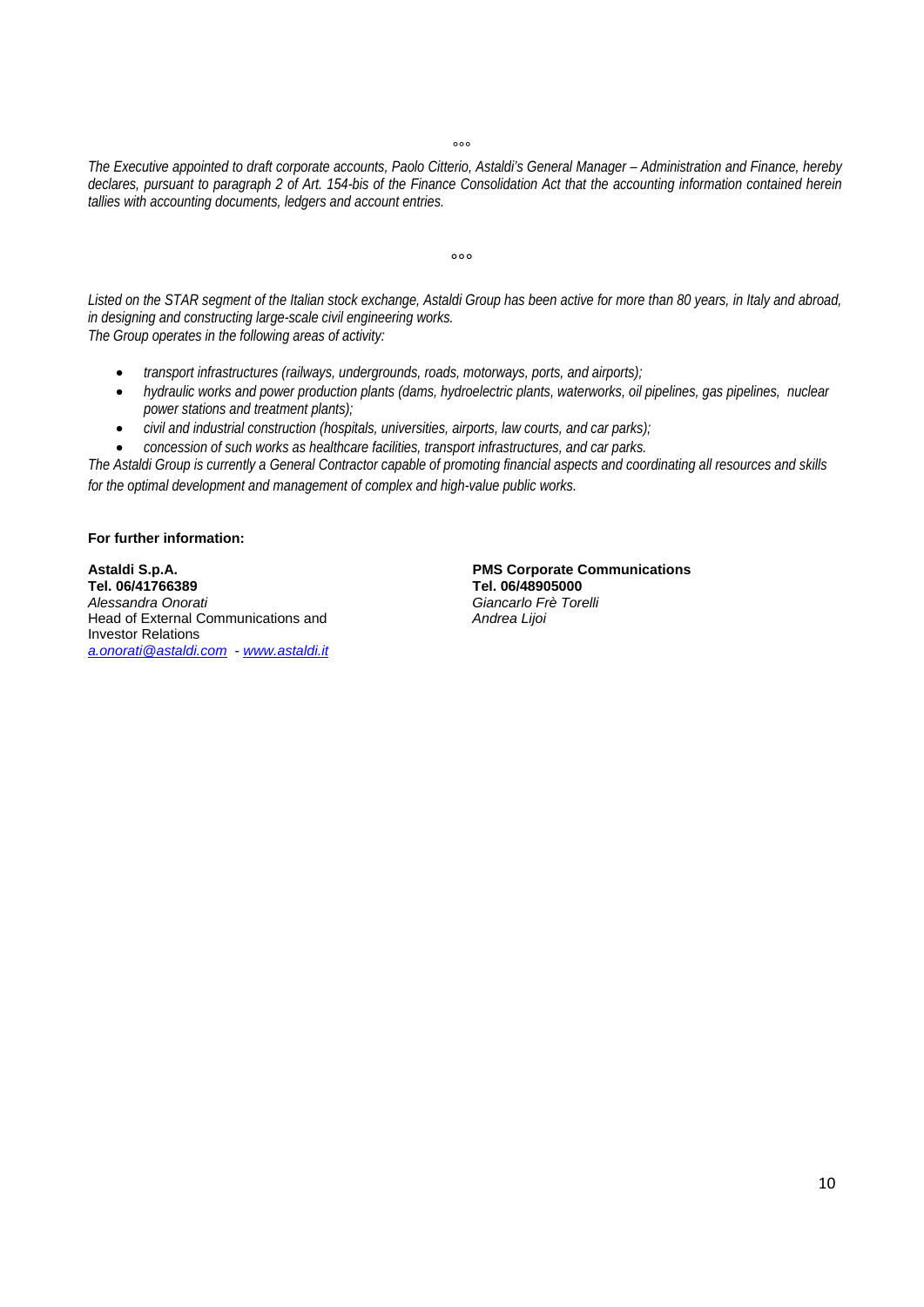# **Attachments**

# **Reclassified Consolidated Income Statement**

| Group net income               | 51,520           | 2.8%     | 42,101                             | 2.8%     | 10,449              | 2.2%     | 9,907          | 2.3%     |
|--------------------------------|------------------|----------|------------------------------------|----------|---------------------|----------|----------------|----------|
| Minorities                     | (1,557)          | $-0.1%$  | (2,660)                            | $-0.2%$  | 203                 | $0.0\%$  | 380            | 0.1%     |
| Profit (loss) for the period   | 53,078           | 2.8%     | 44,761                             | 2.9%     | 10,246              | 2.2%     | 9,526          | 2.2%     |
| <b>TAxes</b>                   | (32,523)         | $-1.7%$  | (26,718)                           | $-1.8%$  | (6,271)             | $-1.3%$  | (8,159)        | $-1.9%$  |
| Pre-tax profit / (loss)        | 85,601           | 4.6%     | 71,479                             | 4.7%     | 16,517              | 3.5%     | 17,686         | 4.0%     |
| shareholdings at equity method | (578)            | 0.0%     | 3,645                              | 0.2%     | (1,934)             | $-0.4%$  | 4,294          | 1.0%     |
| Effects of evaluation of       |                  |          |                                    |          |                     |          |                |          |
| Net financial charges          | (69, 835)        | $-3.7%$  | (64, 729)                          | $-4.2%$  | (17, 474)           | $-3.7%$  | (26, 712)      | $-6.1%$  |
| <b>EBIT</b>                    | 156,013          | 8.4%     | 132,564                            | 8.7%     | 35,925              | 7.7%     | 40,103         | 9.1%     |
| construction costs)            | 822              | 0.0%     | 837                                | 0.1%     | (16)                | $0.0\%$  | 271            | 0.1%     |
| (Capitalization of inteernal   |                  |          |                                    |          |                     |          |                |          |
| Write-downs                    | (192)            | 0.0%     | (500)                              | 0.0%     | (192)               | 0.0%     | (500)          | $-0.1%$  |
| Provisions                     | (620)            | 0.0%     | (1,277)                            | $-0.1%$  |                     | 0.0%     | (895)          | $-0.2%$  |
| Amortization and depreciation  | (46, 342)        | $-2.5%$  | (41, 456)                          | $-2.7%$  | (13,380)            | $-2.9%$  | (11, 536)      | $-2.6%$  |
| <b>EBITDA</b>                  | 202,345          | $10.8\%$ | 174,960                            | 11.5%    | 49,512              | 10.6%    | 52,763         | 12.0%    |
| Other operating costs          | (29, 334)        | $-1.6%$  | (20,004)                           | $-1.3%$  | (8,767)             | $-1.9%$  | 534            | 0.1%     |
| Labour costs                   | (240, 466)       | $-12.9%$ | (213, 364)                         | $-14.0%$ | (63, 802)           | $-13.6%$ | (57, 228)      | $-13.0%$ |
| <b>Added value</b>             | 472,145          | 25.3%    | 408,328                            | 26.8%    | 122,082             | 26.0%    | 109,456        | 25.0%    |
| Costs of production            |                  |          | $(1,395,577)$ -74.7% $(1,117,312)$ |          | $-73.2\%$ (347,222) | $-74.0%$ | (329, 217)     | $-75.0%$ |
| <b>Total revenues</b>          | 1,867,722 100.0% |          | 1,525,640 100.0%                   |          | 469,304 100.0%      |          | 438,673 100.0% |          |
| Other revenues                 | 70,789           | 3.8%     | 58,792                             | 3.9%     | 17,099              | 3.6%     | 13,088         | 3.0%     |
| Revenues                       | 1,796,933        | 96.2%    | 1,466,848                          | 96.1%    | 452,205             | 96.4%    | 425,585        | 97.0%    |
| Euro/000                       | 31/12/09         |          | 31/12/08                           |          | Q4 2009             |          | Q4 2008        |          |
|                                |                  |          |                                    |          |                     |          |                |          |